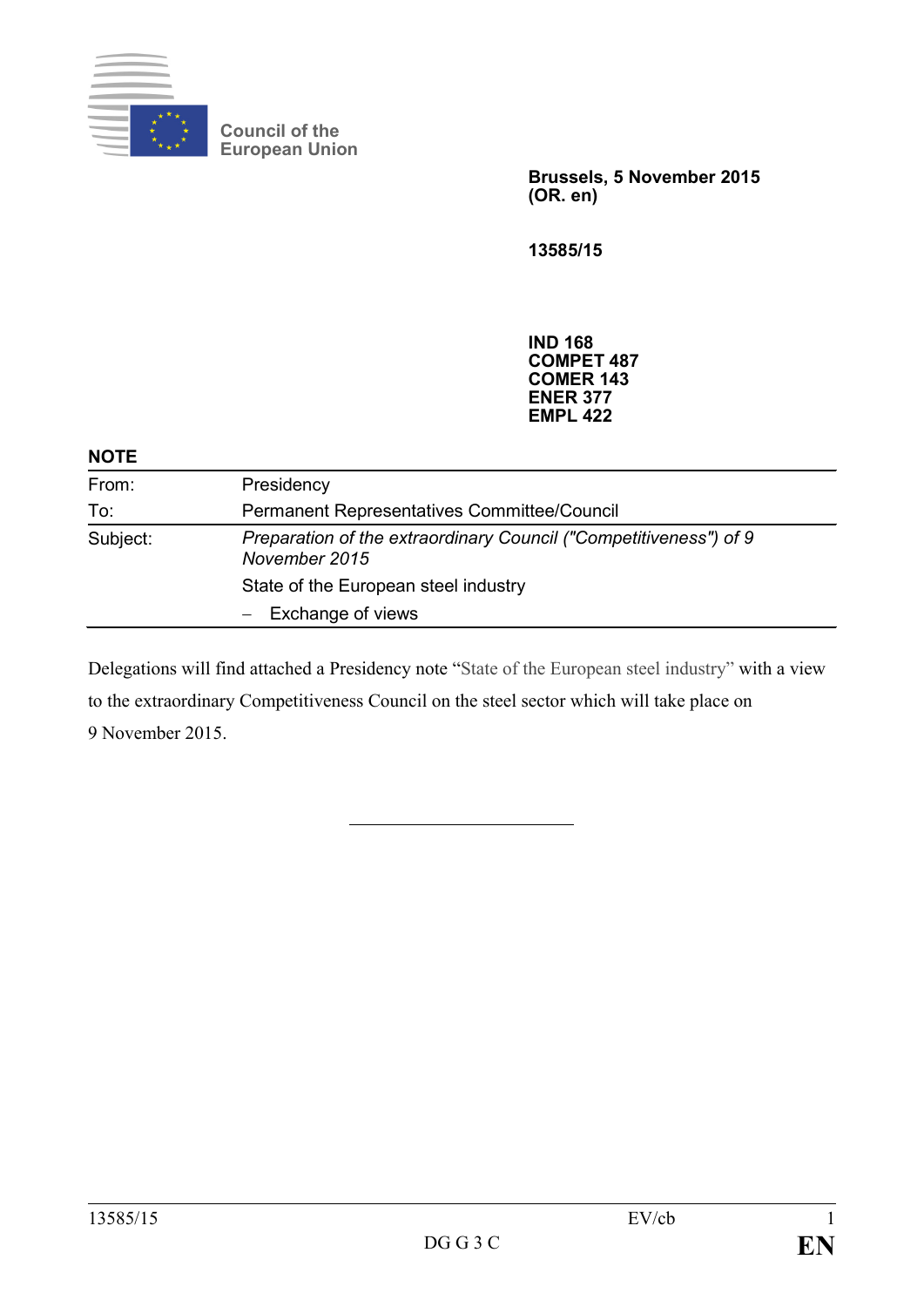# COMPETITIVENESS CHALLENGES FOR THE EUROPEAN STEEL SECTOR

### PRESIDENCY BACKGROUND PAPER

The aim of the extraordinary meeting of the Competitiveness Council is to address the challenges faced by the European steel sector in terms of growth, jobs and global competitiveness.

The meeting is part of the Presidency's efforts to contribute to the mainstreaming of competitiveness, as called for by the European Council. **[1](#page-1-0)** It is also meant to allow the Competitiveness Council to fulfil its mandate with respect to the analysis of horizontal and sectoral issues which have significant implications for EU competitiveness. **[2](#page-1-1)** The fulfilment of this mandate requires an ability to react quickly to important issues.

The purpose of this note is to inform the Council debate by providing background information regarding the latest trends in the steel sector and the particular challenges faced by the European steel industry.

The debate will take the format of an open exchange of views on the competitiveness of the European steel industry. Ministers will be invited, after commenting on the situation in their Member States, to provide their views as to possible EU action that should be taken to improve the European steel sector's competitiveness.

<span id="page-1-0"></span>**<sup>1</sup>** Doc. EUCO 7/1/14 of 21 March 2014

<span id="page-1-1"></span>**<sup>2</sup>** The March 2003 European Council called on the Competitiveness Council to be *"effectively consulted within the Council's decision-making processes on proposals considered likely to have substantial effects on competitiveness, alongside the responsibility of all Council formations to assess the impact of their work field"*. At the same time the European Council stated that the Competitiveness Council *"must actively assume its horizontal role of enhancing competitiveness and growth […], reviewing on a regular basis both horizontal and sectoral issues."*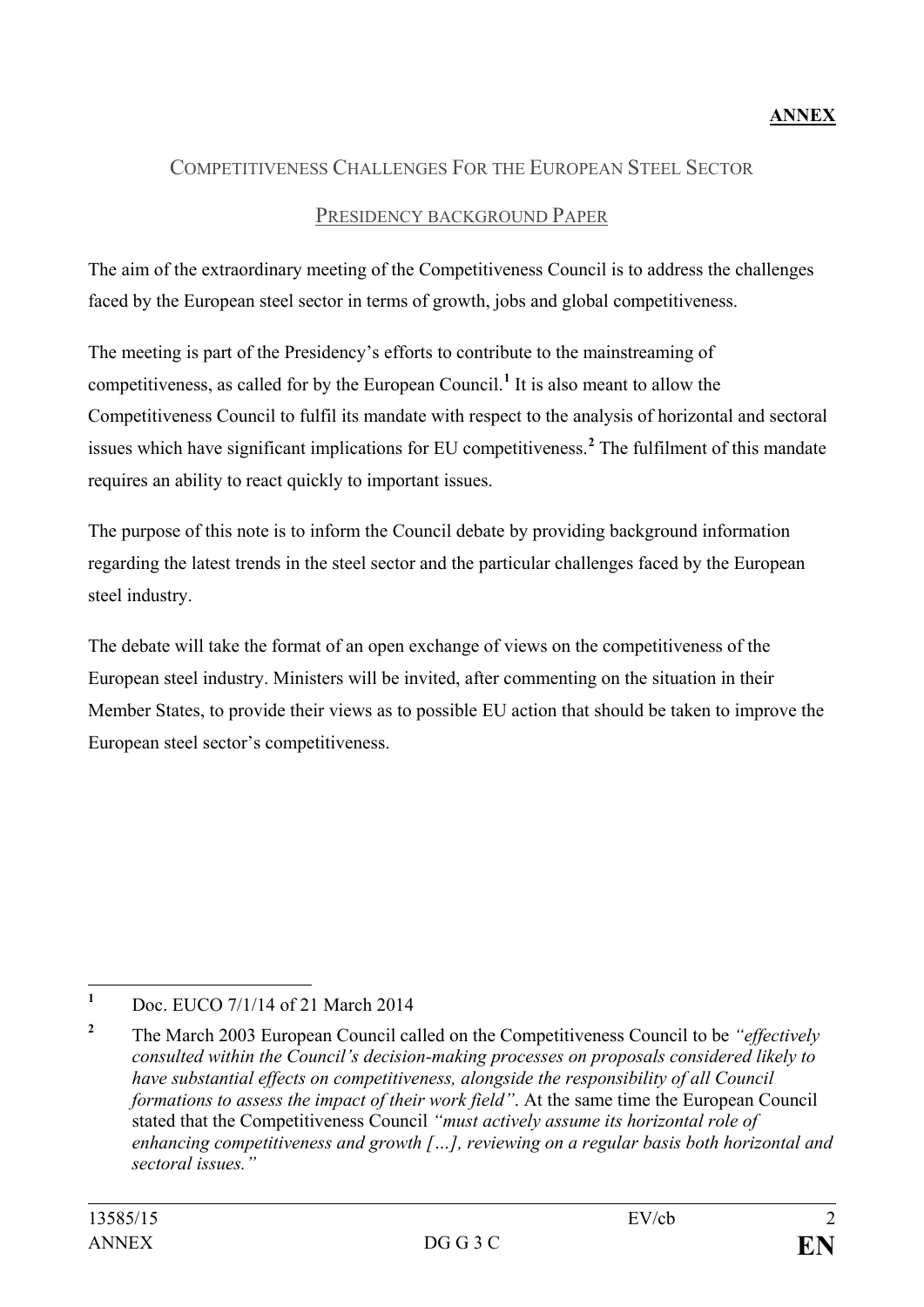The Presidency reminds delegations that trade issues should first and foremost be discussed in the relevant Council format, i.e. the FAC Trade – the next one being scheduled on 27 November.

The Competitiveness Council meeting will be followed by an informal Ministerial dinner, in the presence of several CEOs from the European Steel industry. The dinner debate is meant to give Ministers the opportunity to exchange views with industry representatives and to get a concrete impression of the situation on the ground.

#### **Situation of the European Steel Sector**

The European steel industry has a turnover of around EUR 180 billion with direct employment of about 360 000, producing around 170 million tonnes of steel per year in more than 500 steel production sites in 23 EU Member States.

The EU accounts nowadays only for around 10% of global output, down from 22% in in 2001 and 15.7% in 2007. In contrast, China's share of world steel production rose from 15% in 1999 to around 50% today.

Steel is an important element for the overall competitiveness of the EU economy, forming a substantial part of a number of industrial value chains. The supply of affordable and high-quality steel is closely linked to the competitiveness of many industrial sectors, including construction, automotive, electronics, mechanical and electrical engineering.

As a result of past restructuring efforts, the EU steel sector is nowadays more dynamic, innovative and customer-oriented. The steel industry's capacity to develop new, special properties and highquality steel products provides a competitive edge globally. Moreover, the European steel industry is among the world leaders in its environmental performance and resource efficiency.

However, the European steel industry faces a number of significant challenges, which are described in more detail below. The section below also provides examples of existing policies that have the potential to address these challenges.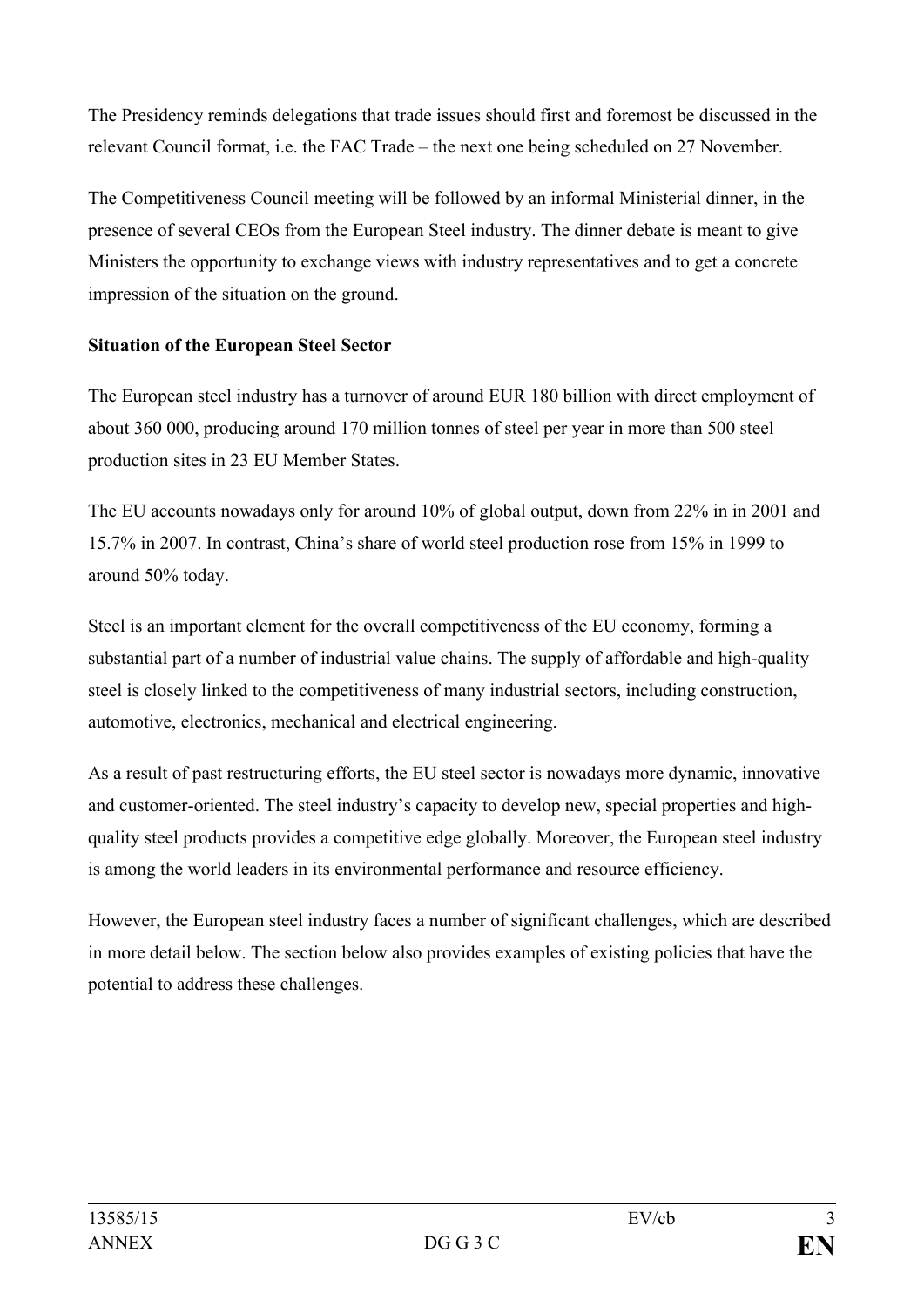### **Main challenges faced by the European Steel industry**

*1. Global overcapacity and unfair trade practices: political engagement with our partners and making best use of existing tools*

The EU steel sector currently suffers from major global overcapacity in production. Other producers suffer equally from the global economic slowdown and ensuing overcapacity, which pushes down prices and encourages trade distorting behaviour from competing regions.

As an example, Chinese excess steel capacity in 2014 was approximately 340 million tonnes, which is more than double the EU's annual crude steel production for the same year (169 million tonnes).

Overinvestment in production capacity has been exacerbated by the present economic slowdown in China. Non-EU steel producing countries have implemented trade restrictions or distortions in order to protect their local steel industries, including tariff barriers, non-tariff measures, export incentives and subsidies as well as restrictions on different types of steel making raw materials.

In addition to local protectionism, unfair trading practices are often used by third countries with the aim of exporting excess production. Where appropriate and supported by evidence, the Commission addresses this challenge through its Trade Defence Instruments (TDI). As a consequence, around 37 definitive anti-dumping measures are currently in force to protect the EU steel industry from these unfair commercial behaviours.

#### *2. Energy costs – Global and intra-EU situation*

Most recent international energy price statistics show that electricity prices in the EU are much higher compared to some other steel producing regions of the world and this has a big impact on energy-intensive sectors such as steel.

Energy price differences within the EU persist and divergences can be wide, as a result of national energy policies and taxes.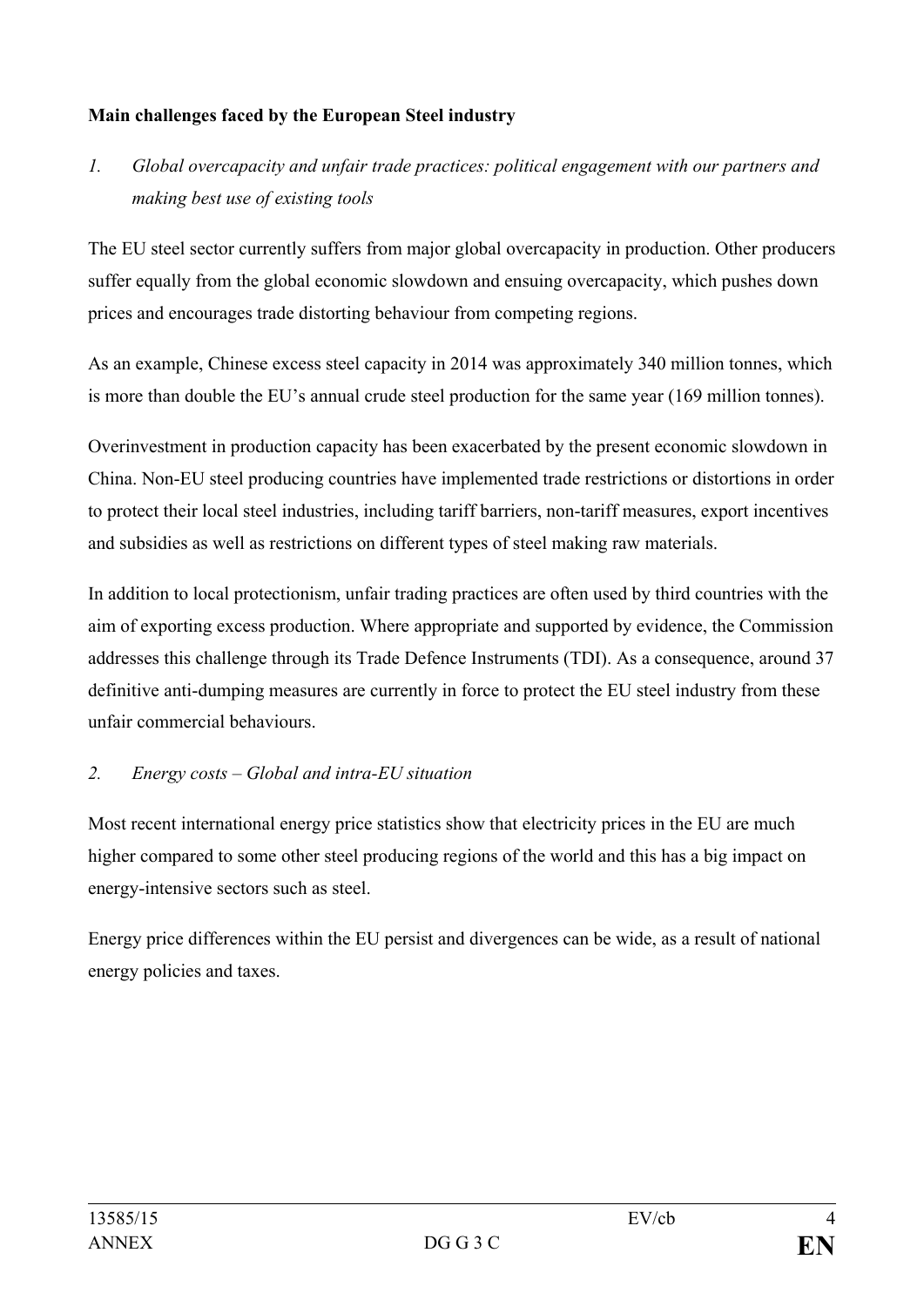In the recently adopted proposal for the reform of the Emission Trading Scheme (ETS), the Commission aims at securing access to free allowances for energy intensive industries including the steel sector, within the limits imposed by the general climate and energy framework.

This proposal is presently under examination by the Council and the European Parliament. It also foresees the establishment of an Innovation Fund and a Modernisation Fund to extend support for the demonstration of innovative technologies and facilitate investments in modernising energy systems and boost energy efficiency in lower-income Member States.

With a view to national supporting measures within the framework of national energy schemes, state aid and competition policy is an important element to protect the Single Market. The Commission's Guidelines on renewable energy support schemes as well as the possibility for Member States to offset indirect ETS costs are helping ease the costs for industry.

## *3. Investment plan: modernisation of the steel industry*

The EU steel industry also faces significant challenges in terms of encouraging new, sustainable investments.

The Investment Plan for Europe can help to encourage the competitiveness of Energy Intensive Industries, such as steel, through innovative solutions.

The newly created European investment Advisory Hub can develop a specific expertise on energy intensive industries and support the building-up of good investment projects.

While there are no sector specific quotas under EFSI, the EIB has already approved and granted one project on steel under EFSI and more projects could be submitted for evaluation as of now.

# *4. European Globalisation Adjustment Fund: supporting active labour market policies*

The European Globalisation Adjustment Fund can co-fund up to 60% of the total cost of active labour market measures which form part of a coordinated package of personalised services designed to facilitate the reintegration into employment or self-employment of the redundant workers.